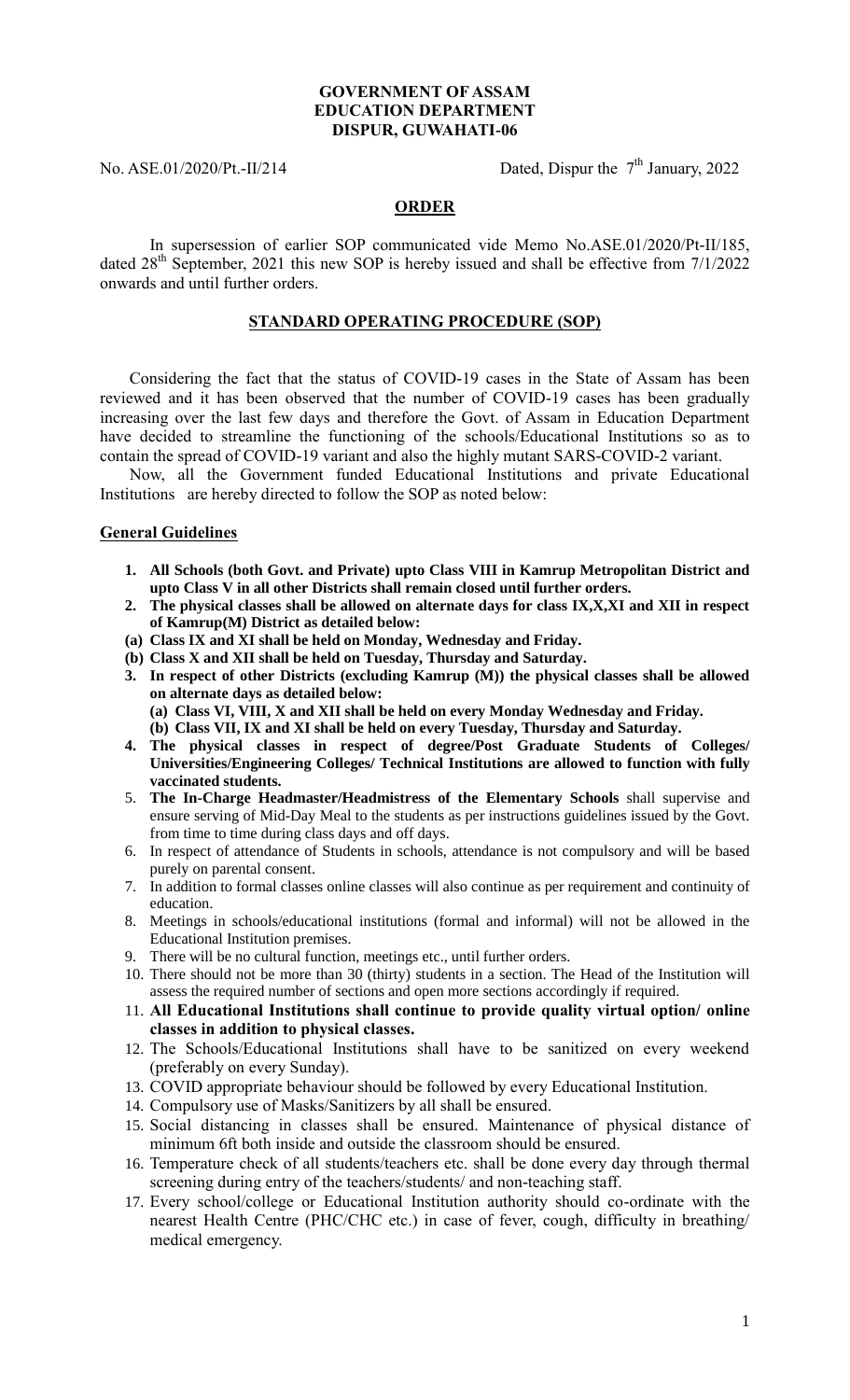- 18. Whenever any COVID-19 positive case is detected in the school premises immediate information should be shared with the nearest Government Health Institution/ Circle Officer of the concerned Revenue Circle. And thereafter the school should be opened next day only for COVID 19 testing (RAT & RTPCR) of the students, teaching, nonteaching staff etc.
- 19. Hand washing facilities in the schools/colleges shall be arranged at prominent locations inside the premises. A separate room shall be identified and be kept ready to keep any student/teacher/non-teaching staff under isolation in the event of any positive symptoms being observed during their stay in the institution till such time Health Department officials arrive for testing.
	- (a) Students should not share any material (Textbooks, notebooks, pen, pencil, eraser, Tiffin box, water bottle etc.) with each other.
	- (b) The health, hygiene and safety protocols of COVID -19 as issued by the Health & Family Welfare Department from time to time should be followed.
	- (c) Regarding sanitization of schools/Educational Institutions, it will be the joint responsibility of the SMDC of the schools, Deputy Commissioner of the District , Joint Director of Health Services and Inspector of Schools.
	- (d) Students should be made aware about proper and scientific use of Mask, frequent change of Mask, sanitization, maintenance of physical distance of minimum 6 ft. both inside and outside the classroom.
	- (e) Regular cleaning and disinfection of the classrooms toilets corridor etc., shall have to be done.
	- (f) Arrangements for potable water for hand washing with soaps. Install hand washing station, hygienic drinking water points, toilets and urinals to allow physical distancing of atleast 2 meters and ensure these facilities are accessible to children with disabilities.
	- (g) Social distancing in classes/ assembly etc. space will be created in the classroom to ensure that the children desk stands one meter apart and responsibility for such arrangement would lie on the Head of the institution.
	- (h) A District level task force Chaired by Deputy Commissioner of the District and consisting of District Heads of the concerned line Department as members will be responsible for ensuring enforcement of the SOP. Notification has already been issued earlier by Education Department.
	- (i) Schools/Educational Institutions shall not be opened in containment zones till further instructions from the Govt.
	- (j) Whenever multiple COVID-19 positive cases are detected in the school premises and thereafter immediately the school/Educational institution will be closed for a period of 7(seven) days. Subsequently after closure of the school/ educational institution the school building including the entire premises desk and benches, toilet stations/ drinking water station etc., should be thoroughly sanitized. Thereafter, after 7(seven) days the school will be re-opened with due permission from Deputy Commissioner of the District.
	- (k) In respect of private educational institutions social/physical distancing shall be maintained and buses will carry 1/3 intake of the students in the bus. The school buses should be properly sanitized twice daily.
	- (l) A Register shall be prepared with records of vaccination status of all the students/teaching and non-teaching staff. The Register shall be submitted to the Revenue Circle Officer every 14 days alternately.

# 20. **THE STANDARD OPERATING PROCEDURE FOR HEALTH, HYGIENE AND OTHER SAFETY PROTOCOLS ARE AS FOLLOWS**:

# **A. Proper cleaning and sanitation facilities.**

- Use of face covers/masks by students, teachers, staff and all stakeholders is mandatory.
- There should be arrangement for thorough cleaning and disinfecting of all areas, furniture equipment, stationary, storage space, water tanks, kitchen, canteen, washroom, laboratories, libraries, etc., on School/College campus.
- Working hand washing facilities in the School/College should be arranged.
- There should be availability of key supplies like thermometers, disinfectants, soaps, etc., and the thermometer to be used should be a calibrated contactless infrared digital thermometer.
- Ban on spitting shall be strictly enforced.
- All garbage should be disposed in dustbins and must not be allowed to be piled up anywhere in the School/College premises.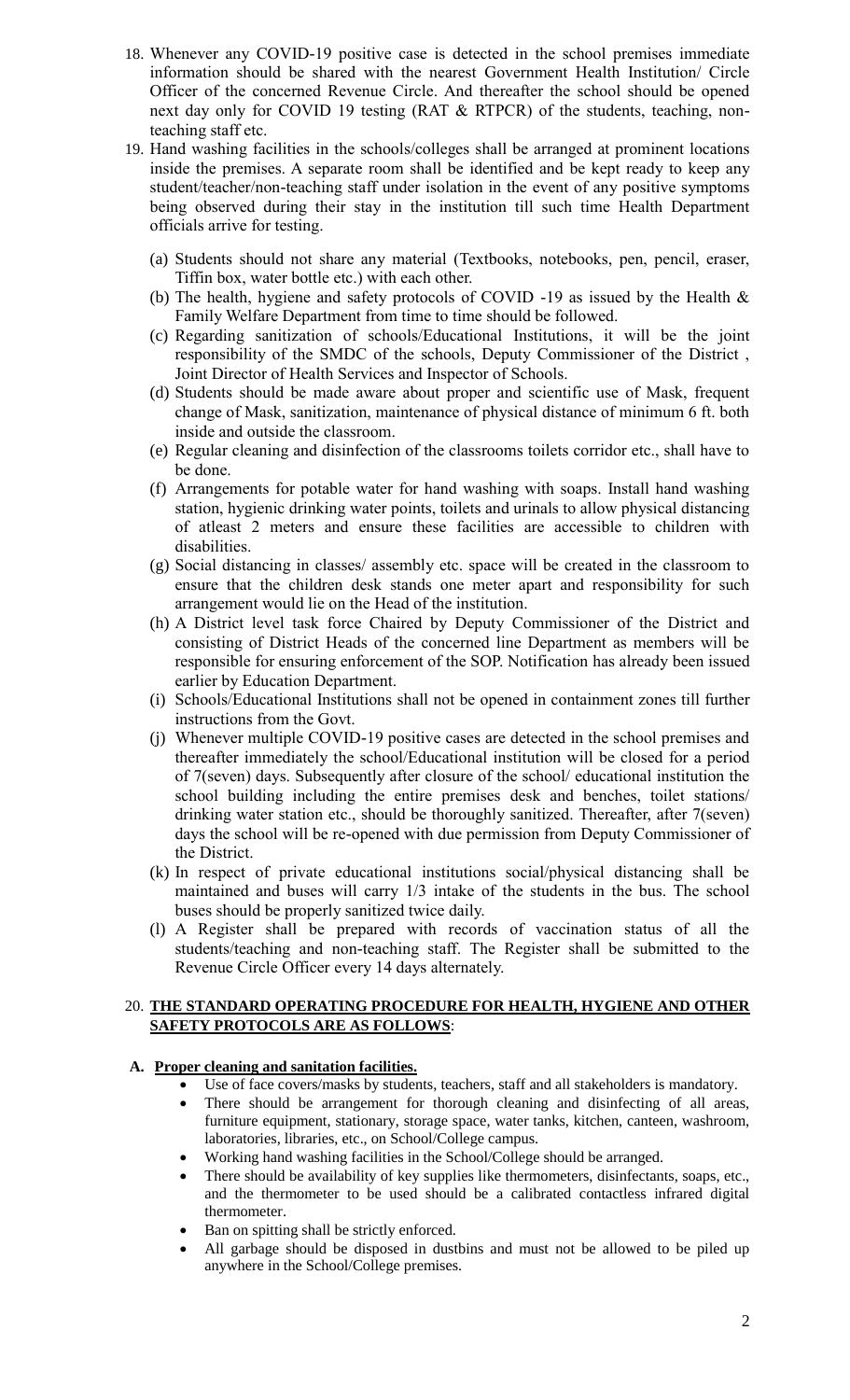- Frequent cleaning and disinfecting of washrooms during the School/College hours should be ensured.
- Mandatory hand washing for all students and staff at regular intervals must be ensured. Hand washing time should be minimum of 40 seconds as health protocol.
- Availability of safe and clean drinking water for students must be ensured. Drinking from water bottles by students maybe encouraged.
- Cleanliness and hygiene should be maintained during mid-day meal preparation, serving, during eating and after eating. Utensils should be properly cleaned.

## B. **Seating plan**

- Physical distancing of atleast 6 feet has to be strictly followed.
- Physical and social distancing shall be maintained in the staff rooms, office area and other places of public interaction.
- Seats maybe designated with adequate distance for teachers in the staff room and other available rooms/halls.

### **C. Physical/social distancing in the entry and exit points of the Schools/Colleges/Universities.**

- Earmarking different lanes for entry and exit of students/teachers/non-teaching staff. Visit of outsiders should be strictly prohibited.
- Opening of all the gates at the time of entry and exit in case of Schools/Colleges which have multiple gates shall be done to avoid overcrowding.
- Displaying posters/signage/stickers at appropriate places reminding students about maintaining physical/social distancing must be ensured.
- Display communication materials (info-graphics) etc. on COVID-19 prevention in different areas within the School/College premises and the community.
- No outside vendors should be allowed to sell any eatables inside the School/College premises or at the entry/exit gate points.
- Ensure Soap (Liquid) is available at each hand washing station, near every door of toilets, in the Mid-Day-Meal distribution areas/ school Canteens and school entrance points.
- The Headmaster of the respective school will assign one teacher to stand at the entry point of the school during entry of the students and one teacher at the exit point during the exit of the students.

### **D. Parents/Guardians consent**

- Students will come to the schools/Colleges provided their parents have no objection and as such written undertaking/confirmation from the parents should be produced in the schools/Colleges.
- Parents should ensure that their ward goes to schools/Colleges wearing a mask and sensitize them not to exchange mask with others.
- Parents may take care not to send their ward to school if the child is not feeling well.
- Students willing to study from home through online mode maybe allowed to do so.
- Attendance must not be enforced and must depend entirely on parental consent.

#### **E. Schools/Colleges/Universities events, meetings, etc.**

- Schools/Colleges/Universities should not undertake any school events/College events /Universities events.
- Functions and celebration of festivals should be avoided in schools/Colleges.
- School assembly maybe conducted by the students in the respective classrooms/outdoor spaces/other available spaces and halls under the guidance of the class teachers and maintaining physical distancing of atleast 6ft.

# **F. Formation of different Task teams.**

The schools/Colleges will ensure formation of different Task teams such as Emergency care support/Response team/General support team for all stakeholders, hygiene inspection team, etc. The members of such teams may be identified from amongst the Teachers, Professors, Associate Professors, students and other stakeholders who will work collaboratively to take strategic and immediate action.

# **G. Health checkup**

Regular health checkup of students and teachers must be ensured.

#### **H. Ensure safe commuting of students who avail school/college transport.**

- Sanitization of school/College transport should be done on regular basis atleast twice a day- once before children board the transport and once after.
- Driver and conductor should ensure physical distance at all times alongwith students.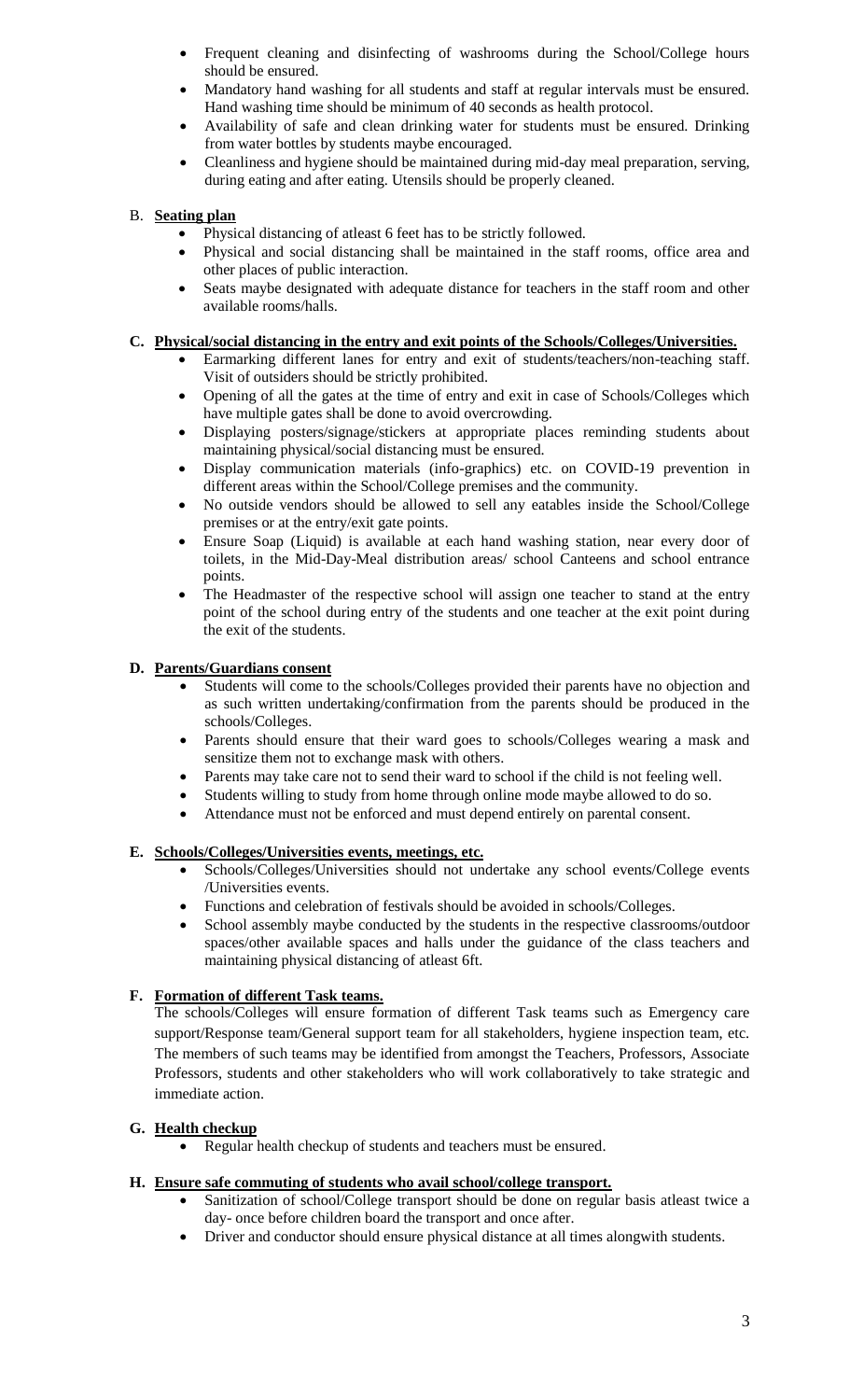- If possible, thermal screening of students may be done by the bus conductor at the time of their boarding.
- All commuters are to wear face cover/masks. School/College transport authority should not permit students without masks and as per as possible provide them with masks.
- No curtains should be there in the windows of the school/College bus. Preferably all windows should be kept open.
- For air conditioned buses, the guidelines issued by CPWD will be followed which include temperature setting at 24-30 degree Celsius, relative humidity at 40-70% with provision for intake of fresh air.
- Students should be oriented not to touch surfaces unnecessarily.

### **I. Ensure safety norms in classrooms**

- Teacher must ensure that students sit at allocated seats maintaining physical distancing and wearing face covers/ masks. Teachers too wear face masks.
- In case of practical works, it should be done in small groups maintaining physical distance.
- Students should not share any material (textbooks, notebooks, pen, pencil, eraser, tiffin box, water bottle, etc.) with each other.
- All the necessary learning material may be kept in the classroom.
- No sharing of food among students should be allowed.
- Overcrowding in washrooms should be discouraged.
- For air conditioning within the school, CPWD norms shall be followed which prescribes temperature setting in the range of 24-30 degree Celsius, relative humidity in the range of 40-70% and provision for intake of fresh air and cross ventilation.

### **J. Protocol to be followed in case of detection of suspected case of COVID-19.**

- The sick student or the sick staff should be placed in a room or area where they are isolated from others.
- The nearest medical centre should be contacted.
- A risk assessment will be undertaken by the treating physician.
- Disinfection of the premises to be taken up if the person is found positive.
- The school authorities/College should coordinate with the nearest health centre/Joint Director of Health Services, in case of emergency.
- All protocols as advised by Health and Family Welfare Department/ NHM should be followed.

# **K. STANDARD OPERATING PROCEDURE FOR SERVING MID-DAY MEALS IN SCHOOL**

**Midday-Meal will be served to the Students of Elementary Schools as per guidelines and instructions issued by the Govt. in Education Department from time to time.** 

#### **Specific Guidelines are as follows:**

#### **a) Entry of cook cum helpers (CCH) in schools.**

- It shall be the responsibility of District/Block Administration related to MDM to ensure that the CCH is not COVID positive.
	- All CCH to give self-declaration to the Headmaster of the respective schools with regard to the wellness of self and family members before starting their work in school.
	- Thermal scanning of the CCH must be carried out at the entry point of the school.
	- The CCH must sanitize/wash their hands for minimum 40 seconds upon entering the school.
	- Wearing face masks will be mandatory during cleaning, washing, cutting, cooking and serving of meals.
	- Handmade face covers should be washed daily.
	- Nail polish or artificial nails should not be worn because they can become foreign bodies and might compromise on food safety.
	- Spitting and nose blowing should be strictly prohibited within the premises by CCH or any other person during school hours.
	- The CCHs should wear head covers and gloves.

### **b) Safety norms in kitchen and storage space.**

 The kitchen cum store place of cooking must be thoroughly cleaned and sanitized before 24 hours of actual cooking after re-opening of schools. The Headmasters of the respective schools as well as the SMC are responsible for the purpose.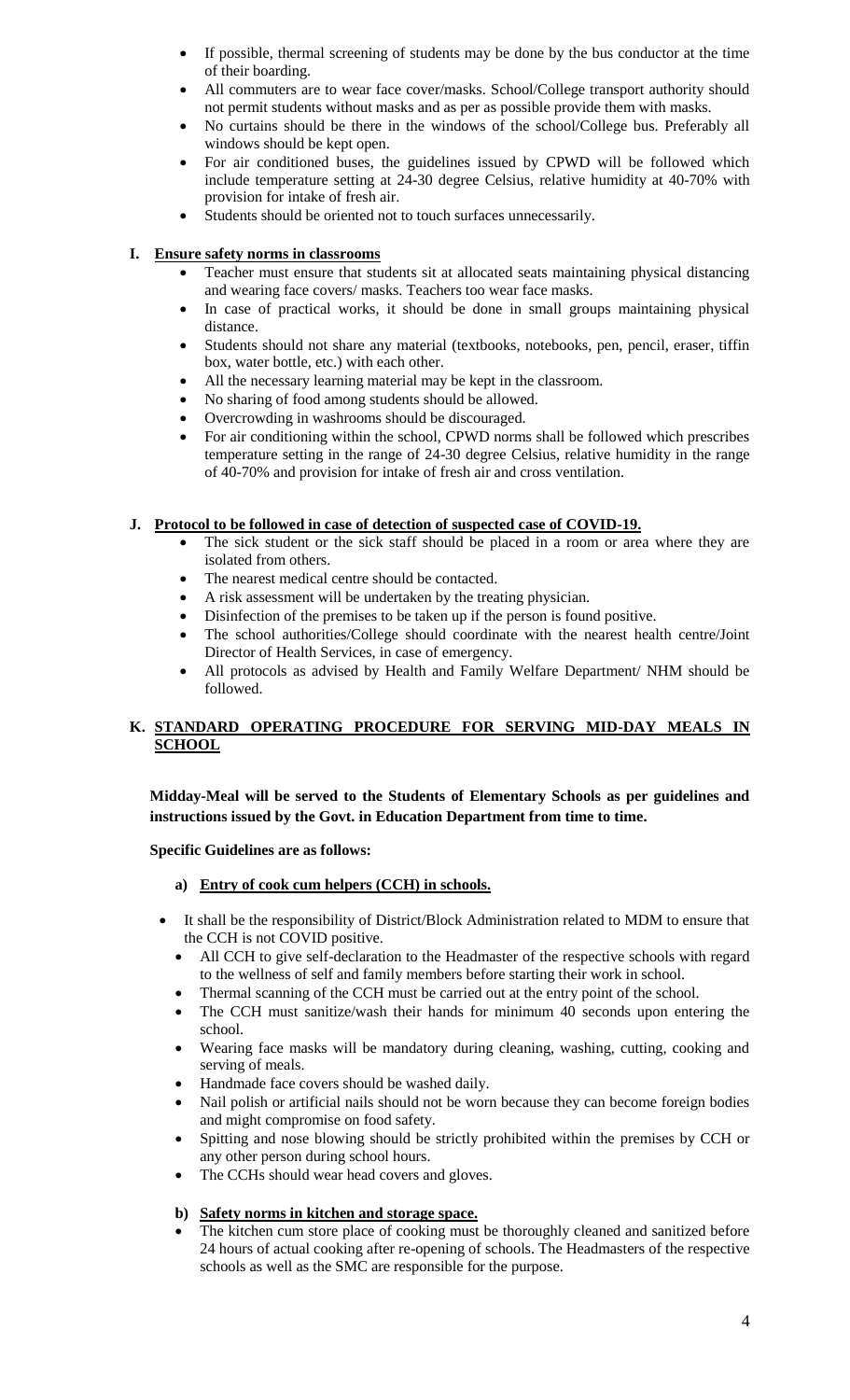- The floors of the kitchen and the cooking top should be cleaned every day before and after the food is cooked.
- The drainage system should be efficient enough for disposal of refuse.

# **c) Cleaning of utensils for cooking and serving.**

- The utensils used for cooking and serving should be thoroughly washed, cleaned and dried after use.
- Clean clothes should be used for wiping utensils, wiping hands and for cleaning surfaces.
- Leftovers or crumbs from plates and utensils should be removed into dustbin and properly disposed.
- Adequate waste disposal system should be arranged so that the risk of contaminating food or the potable water supply is eliminated.
- **d) Checking of old stock of food grains, oil and fat and condiments before use/washing and cutting of vegetables and cleaning of food grains and pulses.**
- Use of left out food grains, oil and fat and condiments should only be done after careful inspection of quality.
- Vegetables, fruits and perishable food commodities should be thoroughly cleaned before use preferably with a combination of salt and haldi (turmeric).

## **e) During cooking and serving of mid-day meals.**

- Wherever possible, kitchen activities must be performed maintaining appropriate physical distance.
- The cook cum helpers should use face covers, head covers during cooking and serving.
- The serving and dining areas should be thoroughly sanitized before serving.
- The CCH while distributing the food should wear hand gloves and maintain appropriate distance from the school children.
- The school children should also wear masks while food is being served and at all times in the dining area except while eating/drinking.
- Ensure that students wash their hands thoroughly before and after eating.

This SOP will come into effect from 7/1/2022 and until further orders.

Sd/- (F.H. Choudhury, ACS) Addl. Secretary to the Govt. of Assam Secondary Education Department

Memo No. ASE.01/2020/Pt.-II/214-A Copy to:

Dated, Dispur the  $7<sup>th</sup>$  January, 2022

- 1. All Registrars of Universities (State of Assam)
- 2. The PS to Principal Secretary to the Hon'ble CM, Assam.
- 3. The MD, NHM, Assam.
- 4. The MD, SSA, Assam.
- 5. The Deputy Commissioner (All), Assam
- 6. The Director of Information and Public Relations, request for wide publicity.
- 7. The Director of Higher Education, Assam, Kahilipara, Guwahati-19.
- 8. The Director of Secondary Education, Assam, Kahilipara, Guwahati-19.
- 9. The Director of Elementary Education, Assam, Kahilipara, Guwahati-19.
- 10. The Regional Director, CBSE, Panjabari, Guwahati-781037.
- 11. The Inspector of Schools (All), Assam.
- 12. The Secretary, Board of Secondary Education Assam (SEBA), Bamunimaidam, Guwahati-21
- 13. The Secretary, Assam Higher Secondary Education Council (AHSEC),Bamunimaidam, Guwahati-21.
- 14. Staff Officer to Chief Secretary, Assam for favour of kind information.
- 15. P.S. to Hon'ble Minister, Education, Assam, Dispur, Guwahati-06, for kind appraisal of the Hon'ble Minister.
- 16. P.S. to Hon'ble Advisor, Education, Assam, Dispur, Guwahati-06, for kind appraisal of the Hon'ble Advisor.
- 17. P.S. to Principal Secretary, Education Department, for kind appraisal of Principal Secretary.